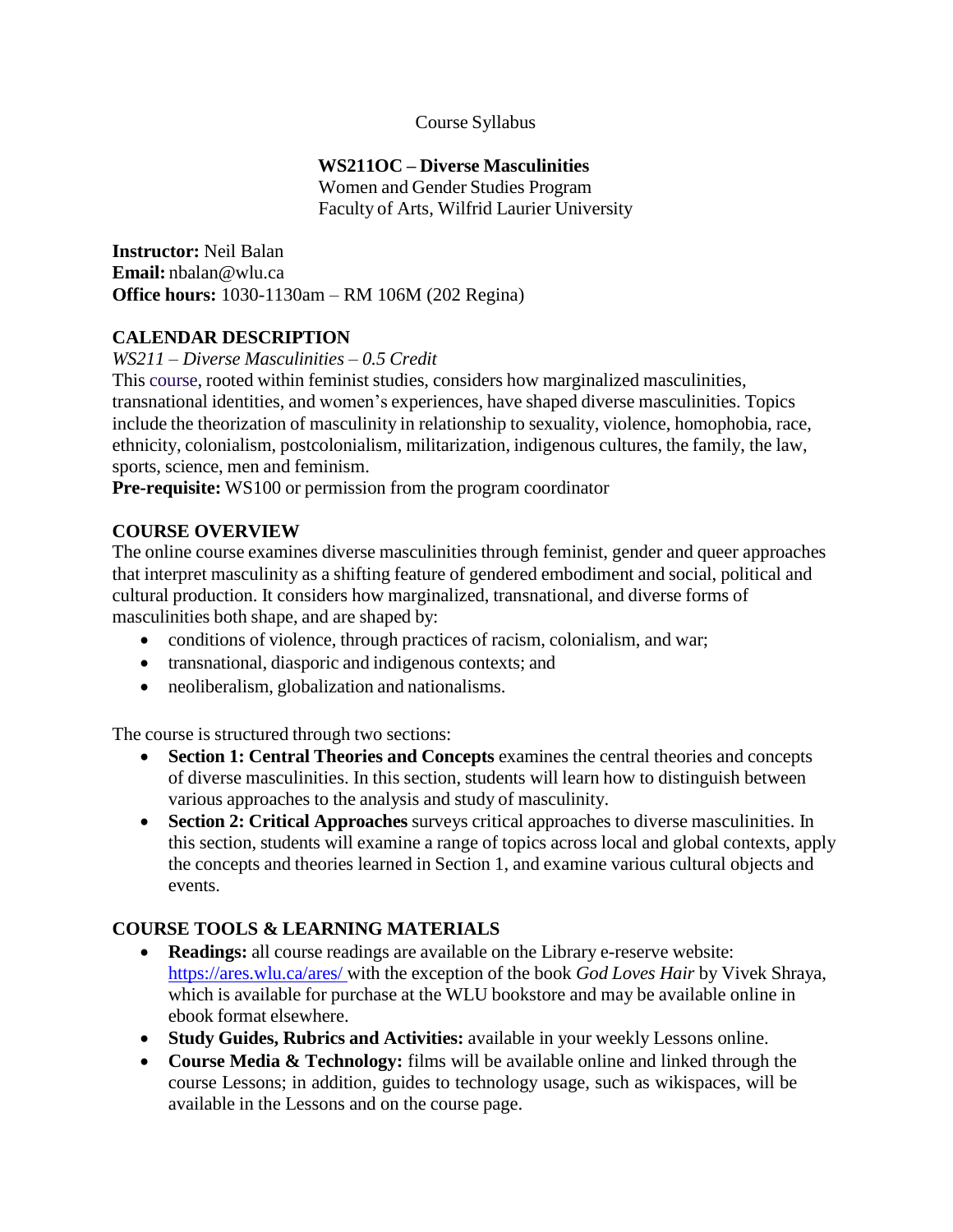- **Library:**<http://library.wlu.ca/>
- **Learning Management System course login:** [http://mylearningspace.wlu.ca](http://mylearningspace.wlu.ca/)
- **Learning Services:** writing centre, academic advising, study skills/supplemental instruction, accessible learning are all available at <http://www.wlu.ca/learningservices>

#### **STUDENT EVALUATION**

Assessment of student progress in the course will be evaluated under the following profiles:

| I. | Independent Writing and Interpretation (45%)                  |            |
|----|---------------------------------------------------------------|------------|
|    | End of Lesson Quiz<br>$\bullet$                               | 20%        |
|    | - Due at end of each Lesson (12 quizzes)                      |            |
|    | • Part 1: Research Paper Thesis Statement & Bibliography      | 5%         |
|    | - Due Day 7 before 11:59pm of Lesson 7 week                   |            |
|    | • Part 2: Research Paper Outline $&$ Annotated Bibliography   | <b>20%</b> |
|    | - Due Day 7 before 11:59pm of Lesson 12 week                  |            |
| П. | Collaborative Learning (55%)                                  |            |
|    | Discussion Forum (Facilitation & Participation)<br>$\bullet$  | 35%        |
|    | $-$ Ongoing                                                   |            |
|    | Peer Learning Tool<br>$\bullet$                               | 20%        |
|    | - Due Day 5 before $12\text{pm}$ (noon) the week prior to the |            |
|    | Lesson week selected                                          |            |
|    |                                                               |            |
|    | <b>TOTAL</b>                                                  | $100\%$    |

Assignment guidelines, instructions, and grading rubrics are available through links in your Course Road Map and in your Lessons. While students are encouraged to start working on their assignments early on, the assignments are distributed according to the schedule below to ensure students are not overburdened with information and have enough material to complete their work.

# **LATE ASSIGNMENT POLICY**

- All assignments are due on the date and time listed on the syllabus. Reminders for individual assignments will also be included at the start of your weekly lessons the week prior to a due date. Make sure to keep checking your *Student Checklist* to keep track of when your collaborative learning assignments are due.
- Students are expected to submit their assignments on time. Extensions are only granted prior to the assignment due date, and requests for extensions must be made as early as possible, and no later than 24 hours prior to when the assignment is due.
- Assignments submitted more than 1 hour after the due date and time will be deducted 1% for every 24 hour period late.
- **Example**: if your assignment was due on Wednesday before 11:59pm and you submit it Saturday at 4pm, you will be deducted 3 marks:

| <b>Total Deducted off your assignment:</b> | 3 marks   |
|--------------------------------------------|-----------|
| Saturday 12am-Saturday 11:59pm             | - 1 mark  |
| Friday 12am-Friday 11:59pm                 | $-1$ mark |
| Thursday 12am-Thursday 11:59pm             | $-1$ mark |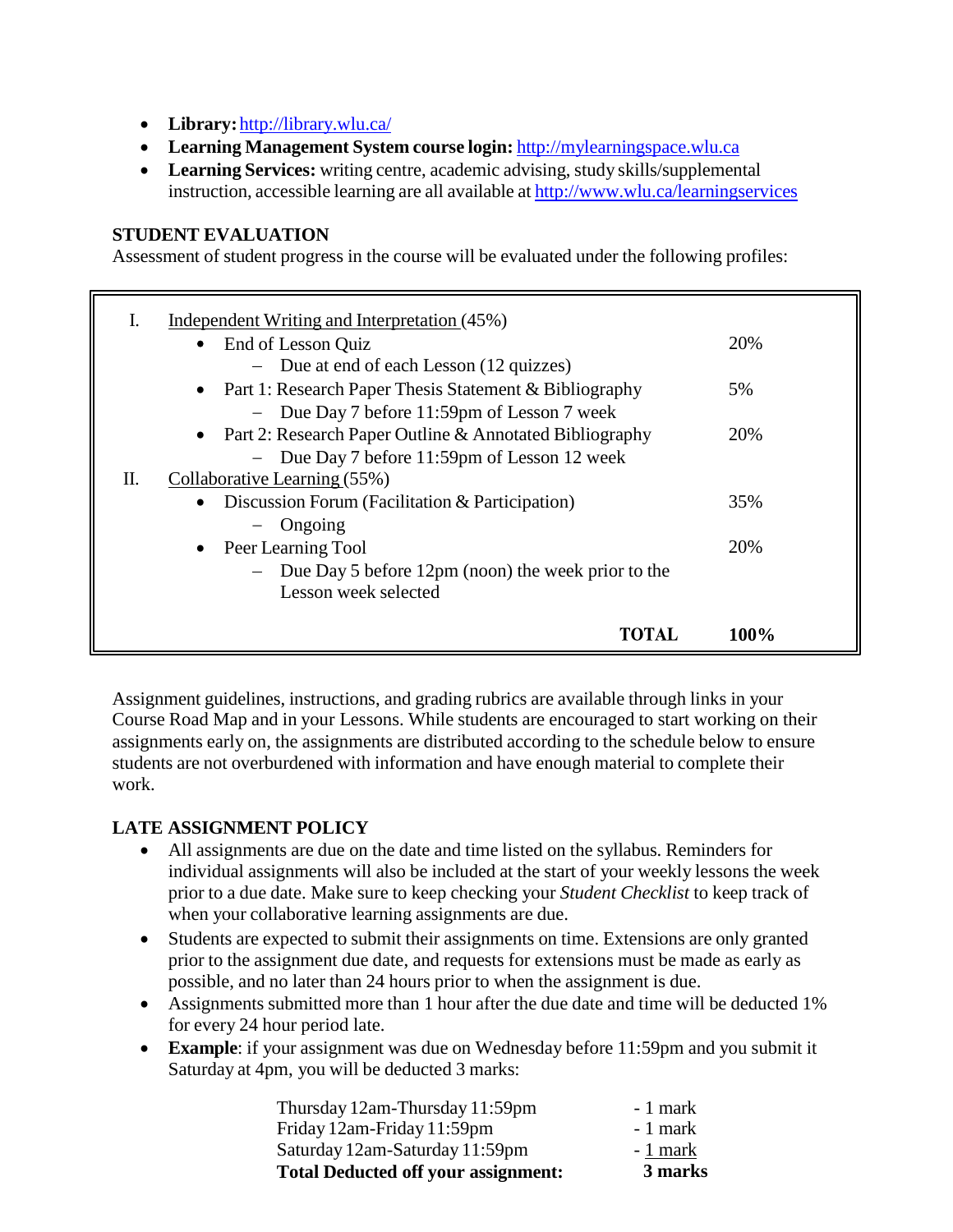Only students who submit valid medical notes or proof of emergency will have their deducted late marks waived after the deadline.

### **LESSONS, READINGS & ASSINGMENT SCHEDULE**

Complete the following readings in accordance with the weekly Lessons. Make sure to focus on reading the required pages. Students are encouraged to read the full text as an option.

Guides, Forms and Rubrics:

- o StudentChecklist
- o Discussion Forum Posts Instructions and Rubrics
- o Peer Learning Tool Instructions and Rubrics
- o Peer Learning Tool Sign Up Sheet
- o Course Statement on Communication and Respect
- o WLU Netiquette Guide (external link included in lesson)
- o Tips for Online Communication (external link included in lesson)
- o Active Reading Strategies (external link included in lesson)

#### **SECTION 1: THEORIES AND CONCEPTS**

Surveys different approaches to the study of gender and masculinity through the sociology of men and masculinity, critical men's studies, feminist theory, queer theory, Trans studies and gender studies approaches to diverse masculinities.

#### **Lesson 1: Concepts in Studies of Masculinity**

Due:

- o Peer Learning Tool Sign Up Sheet due Day 7 of Lesson 1 Week at 11:59pm
	- Note that scheduling of this group assignment will be on a first come first serve basis

#### Readings:

- o Connell, R. W. and Messerschmidt, James W. 2005. Hegemonic masculinity: Rethinking the concept. *Gender & Society*. 19(6): 829-859.
	- Read pages: 829-832, 846-854
- o Hearn, Jeff. 2004. From Hegemonic Masculinity to the Hegemony of Men. *Feminist Theory.* 5(1): 49-72.
	- Read pages:  $49-55$

Object of Study:

o Passages posted to MYLS from Judith Butler. 1988. "Performative Acts and Gender Constitution: An Essay in Phenomenology and Feminist Theory." *Theatre Journal* 40(4): 519-531.

#### **Lesson 2: New Frameworks for the Study of Masculinities**

Readings:

- o Carrigan, Tim, Connell, Bob and John Lee. 2002. Toward a New Sociology of Masculinity. *The Masculinity Studies Reader*. Eds. Rachel Adams and David Savran. Malden and Oxford: Blackwell. 99-118.
	- Read pages:  $108-116$
- o Sedgwick, Eve Kosofsky. 2008. Introduction: Axiomatic & Epistemology of the Closet. *Epistemology of the Closet*. Berkeley, Los Angeles and London: University of California Press. 1-90.
	- Read pages:  $1-3$  (1<sup>st</sup> paragraph), 25-26, 69-73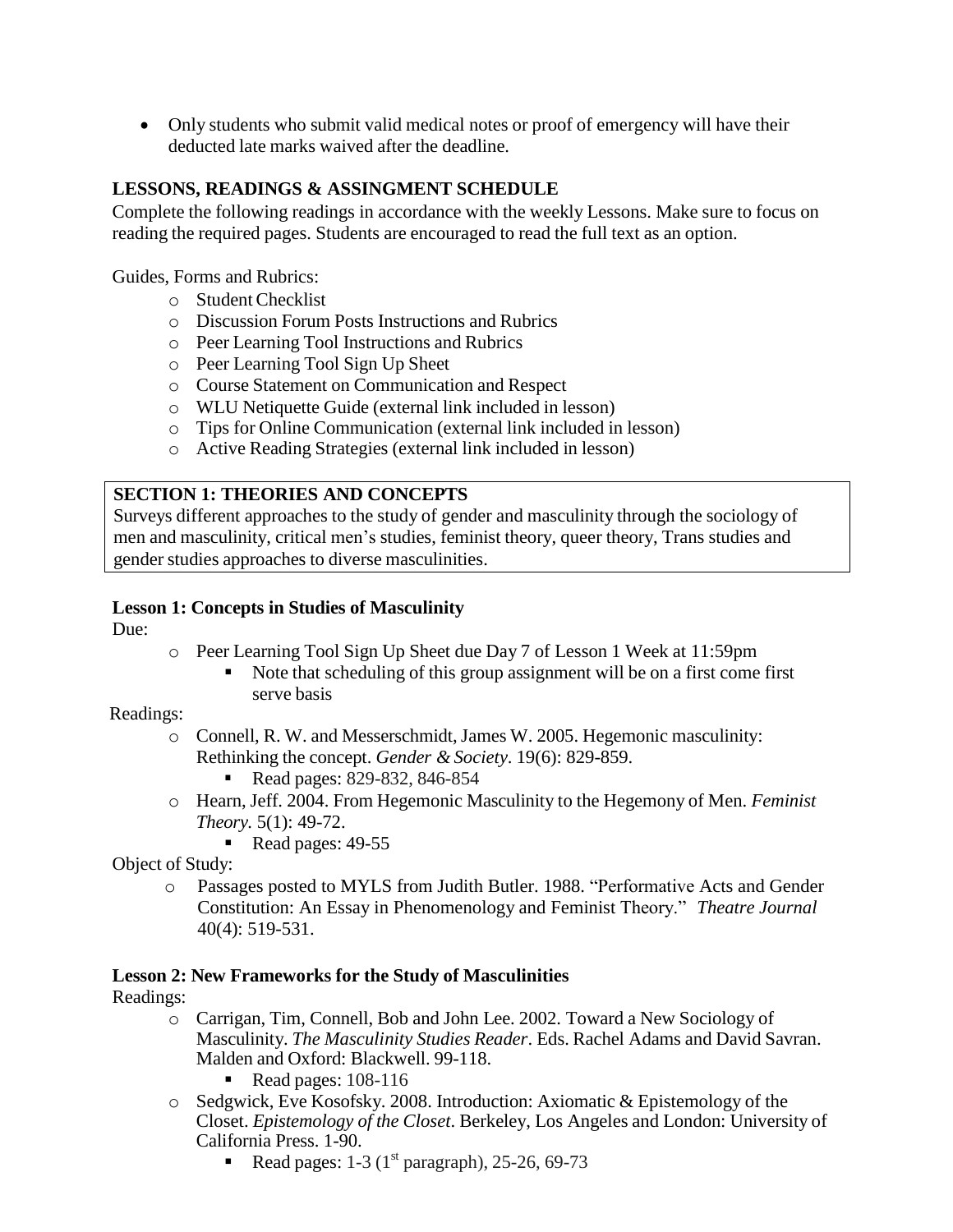## **Lesson 3: Queer Masculinities**

Guides, Forms and Rubrics:

- o 2 Part Research Paper Outline Instructions and Rubric due Day 7 of Lesson 7 Week at 11:59pm Readings:
- o Wright, Les. 2005. Introduction to "Queer" Masculinities. *Men and Masculinities*. 7(3): 243-247.
	- Read pages:  $243-246$
- o *Graphic Novel*: Shraya, Vivek. 2010. *God Loves Hair.*
	- $\blacksquare$  Read whole book

#### **Lesson 4: Gender as a Category of Analysis**

Readings:

- o Towel, Evan B. and Morgan, Lynn M. 2002. Romancing the Transgender Native: Rethinking the Use of the "Third Gender" Concept. *GLQ*. 8(4): 469-497.
	- Read pages: 469, 475-477, 490-492
- o Halberstam, Judith. 1998. An Introduction to Female Masculinity. *Female Masculinity*. Durham, NC: Duke University Press. 1-43.
	- Read pages: 1-6, 20-22, 24-28

# **SECTION 2: CRITICAL APPROACHES TO DIVERSE MASCULINITIES**

Using critical theories of gender and masculinity, we examine historic, contemporary and popular culture sites to analyze masculinities. Topics include incarceration, violence and trauma, dangerous masculinities, racialized masculinities, colonial and postcolonial contexts, Black masculinities and legacies of slavery, transsexuality and transgendered subjectivities in the law and legal reform, and cases of gender resistance in activism and performance.

## **Lesson 5: Masculinities and Death: Media Coverage & Responses to Suicide and Genderbased Violence**

Readings:

- o Ott, Brian & Aoki, Eric. 2002. The Politics of Negotiating Public Tragedy: Media Framing of the Matthew Shepard Murder. *Rhetoric & Public Affairs*. 5(3): 483-505
	- Read pages:  $483-499$
- o Puar, Jasbir. 2010. In the Wake of It Gets Better. *The Guardian*.
	- Available online here: [http://www.theguardian.com/commentisfree/cifamerica/2010/nov/16/wake-it](http://www.theguardian.com/commentisfree/cifamerica/2010/nov/16/wake-it-)gets-better-campaign

Object of Study:

o *Case Study*: "It Gets Better" [http://www.itgetsbetter.org](http://www.itgetsbetter.org/)

#### **Lesson 6: Masculinities and Expendable Life: HIV/AIDS, Shame and Criminalization** Readings:

- o Bersani, Leo & Phillips, Adam. 2008. Shame on You. *Intimacies*. Chicago & London: University of Chicago Press. 31-56.
	- Read pages:  $31-35$

o Adam, Barry D, Richard Elliott, Patrice Corriveau, Robb Travers, Ken English. 2012. *How Criminalization is Affecting People Living with HIV in Ontario*. Ontario HIV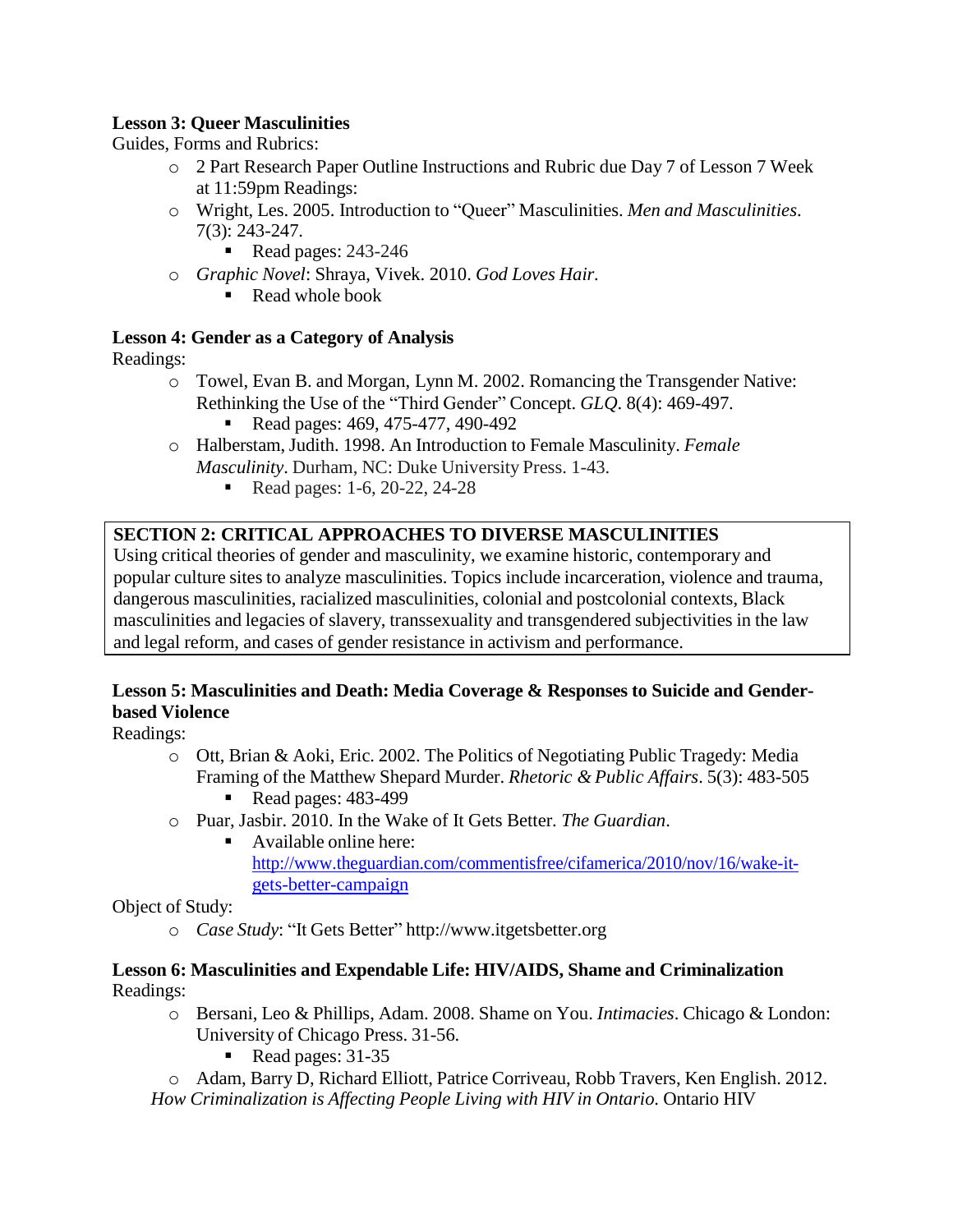Treatment Network. Available at: <http://www.ohtn.on.ca/Documents/Research/B->Adam-OHTN-Criminalization-2012.pdf

Read pages: 1-3, 12-16, 36-

Objects of Study:

- o *Film: The Criminalization of HIV in Canada* (2013) 32min: [http://ncsa.libguides.com/bearpawvideoso](http://ncsa.libguides.com/bearpawvideos)r [http://www.youtube.com/watch?v=1P8Dkvn4exA#t=254](http://www.youtube.com/watch?v=1P8Dkvn4exA&amp%3Bt=254)
- o *Case Study*: Aids Action Now Poster Virus Campaign. [http://postervirus.tumblr.com](http://postervirus.tumblr.com/)
- o Film Trailer: *How to Survive the Plague* (2012, David France) 2 mins <https://www.youtube.com/watch?v=wwhFS1mUaVY>

#### **Lesson 7: Dangerous Masculinities: Race, War, Terrorism and Torture**

Due:

o Research Paper Part 1: Thesis Statement & Bibliography, Due Day 7 of Lesson 7 Week at 11:59pm

#### Readings:

- o Puar, Jasbir. 2007. "The Turban is Not a Hat": Queer Diaspora and Practices of Profiling. *Terrorist Assemblages: Homonationalism in Queer Times*. Durham & London: Duke University Press. 166-202.
	- Read pages: 166-169, 175-179
- o Georgis, Dina. 2013. Terrorism and the Aesthetics of Love. *The Better Story: Queer Affects from the Middle East*. Albany: State University of New York Press. 69-94.
	- Read pages:  $69-73$
- o Jiwani, Yasmin. 2008. "Sports as a Civilizing Mission: Zinedine Zidane and the Infamous Head-butt." Topia: *Canadian Journal of Cultural Studies* 19:11-33.
	- Read pages: 19-24

## **Lesson 8: Colonial and Postcolonial Masculinities: Black Masculinities, Incarceration and the Legacy of Slavery**

Readings:

- o Fanon, Frantz. 1967. The Fact of Blackness. *Black Skin, White Masks.* New York: Grove Press. 109-140.
	- Read pages:  $109-113$
- o Baldwin, James. 1963. My Dungeon Shook: Letter to My Nephew on the One Hundredth Anniversary of the Emancipation. *The Fire Next Time*. New York & London: Penguin Books.
	- Read pages:  $3-10$
- o Davis, Angela & Rodriguez, Dylan. 2000. The Challenge of Prison Abolition: A Conversation. *Social Justice*. 27(3): 212-218.
	- Read pages:  $212-218$
- o Pasulka, Nicole. 2012. The Case of CeCe McDonald: Murder or Self-Defense Against a Hate Crime? *Mother Jones*.
	- Available online here: [http://www.motherjones.com/politics/2012/05/cece](http://www.motherjones.com/politics/2012/05/cece-)mcdonald-transgender-hate-crime-murder

#### Object of Study

o *A Look Back At The Violence In Ferguson: Talking* Heads (2013,

VICE News & Darryl Pinchkney), 10 mins.

<https://www.youtube.com/watch?v=EQRknajdHFO>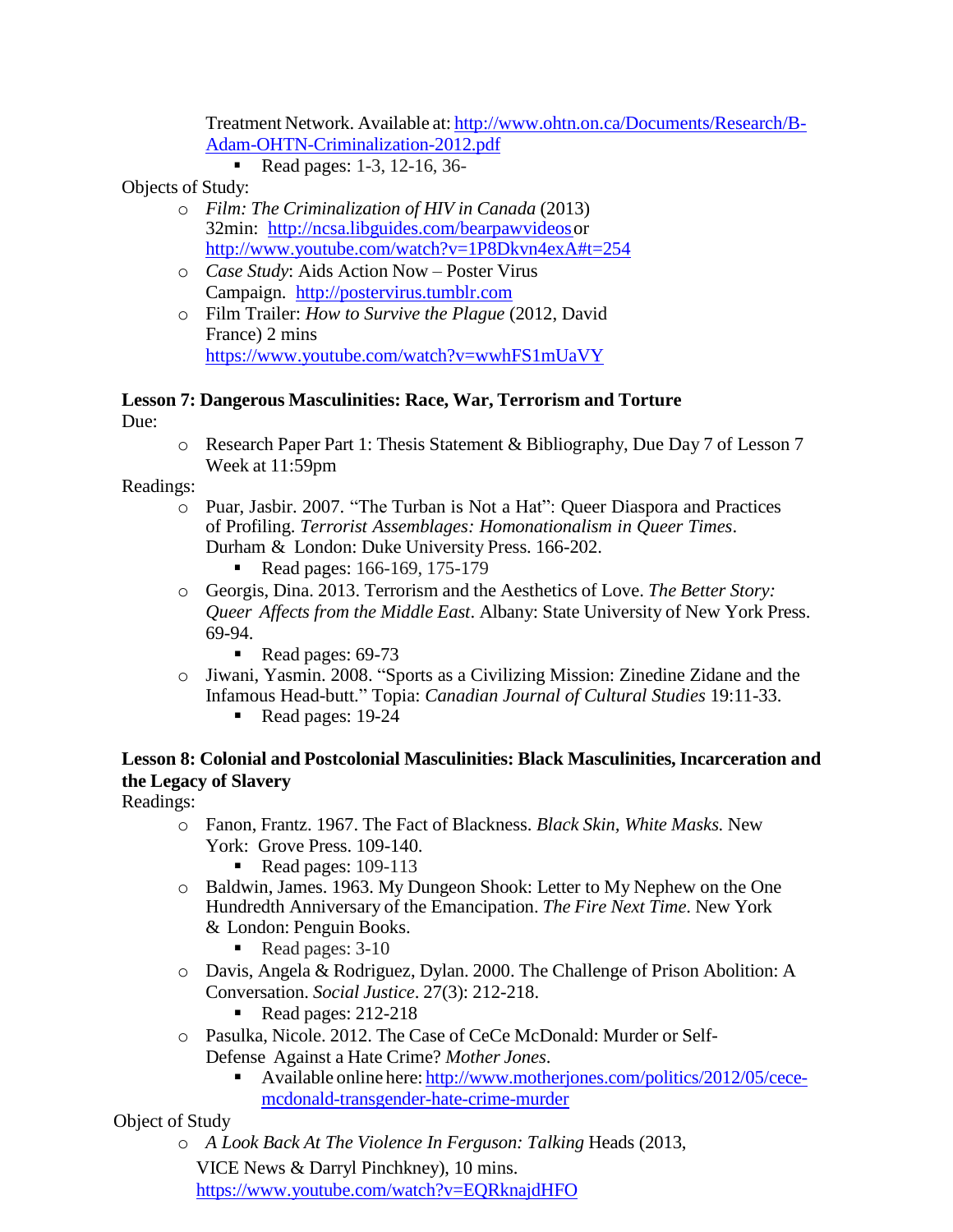## **Lesson 9: Colonial and Postcolonial Masculinities: Globalization and the Crisis of Masculinity**

Readings:

- o Krishnaswamy, Revathi. 2002. The Economy of Colonial Desire. *The Masculinity Studies Reader*. Eds. Rachel Adams and David Savran. Malden and Oxford: Blackwell. 292-317.
	- Read pages:  $292-295$
- o Amar, Paul. 2011. Middle East Masculinity Studies: Discourses of "Men in Crisis," Industries of Gender in Revolution. *Journal of Middle East Women's Studies*. 7(3): 36-70.
	- Read pages:  $36-40 & 42-46$

# **Lesson 10: Legalizing Gender: Trans politics and the Law**

Readings:

- o Spade, Dean. 2011. Introduction: Rights, Movements, and Critical Trans Politics & Trans Law and Politics on a Neoliberal Landscape. *Normal Life: Administrative Violence, Critical Trans Politics, and the Limits of Law*. Brooklyn: South End Press. 19-78.
	- Read pages:  $19-22$ ,  $25$ ,  $27 & 29$
- o Namaste, Vivane. 2000. Genderbashing: Sexuality, Gender, and the Regulation of Public Space. *Invisible Lives: The Erasure of Transsexual and Transgendered People*. Chicago & London: University of Chicago Press. 135-156.
	- Read pages:  $135-147$

#### **Lesson 11: Gender Panic: Masculinity and the Limits of Gender**

Readings:

- o Dworkin, Shari L., Swarr, Amanda Lock and Cheryl Cooky. 2013. (In)Justice in Sport: The Treatment of South African Track Star Caster Semenya. *Feminist Studies*. 39(1): 40-69.
	- Read pages:  $40 \& 42-45$
- o Nyong'o, Tavia. 2010. & The Unforgivable Transgression of Being Caster Semenya. *Women and Performance: a Journal of Feminist Theory*. 20(1): 95-100.
	- Read pages:  $95-100$

#### Object of Study:

o *Film*: *The Break* (2013), 13:55min - Alexis Mitchell (dir.)

#### **Lesson 12: Gender Resistance and the Role of Masculinities**

Due:

o Research Paper Part 2: Research Paper Outline & Annotated Bibliography, Due Day 7 of Lesson 12 Week at 11:59pm

Readings:

- o Halberstam, Judith. 1998. Drag Kings: Masculinity and Performance. *Female Masculinity*. Durham, NC: Duke University Press. 231-266.
	- Read pages: 231-235
- o Smith, Andrea. 2010. Queer Theory and Native Studies: The Heteronormativity of Settler Colonialism. *GLQ*. 16(1-2): 41-68.
	- Read pages:  $41-42$ ,  $44-45$ ,  $50 & 59-64$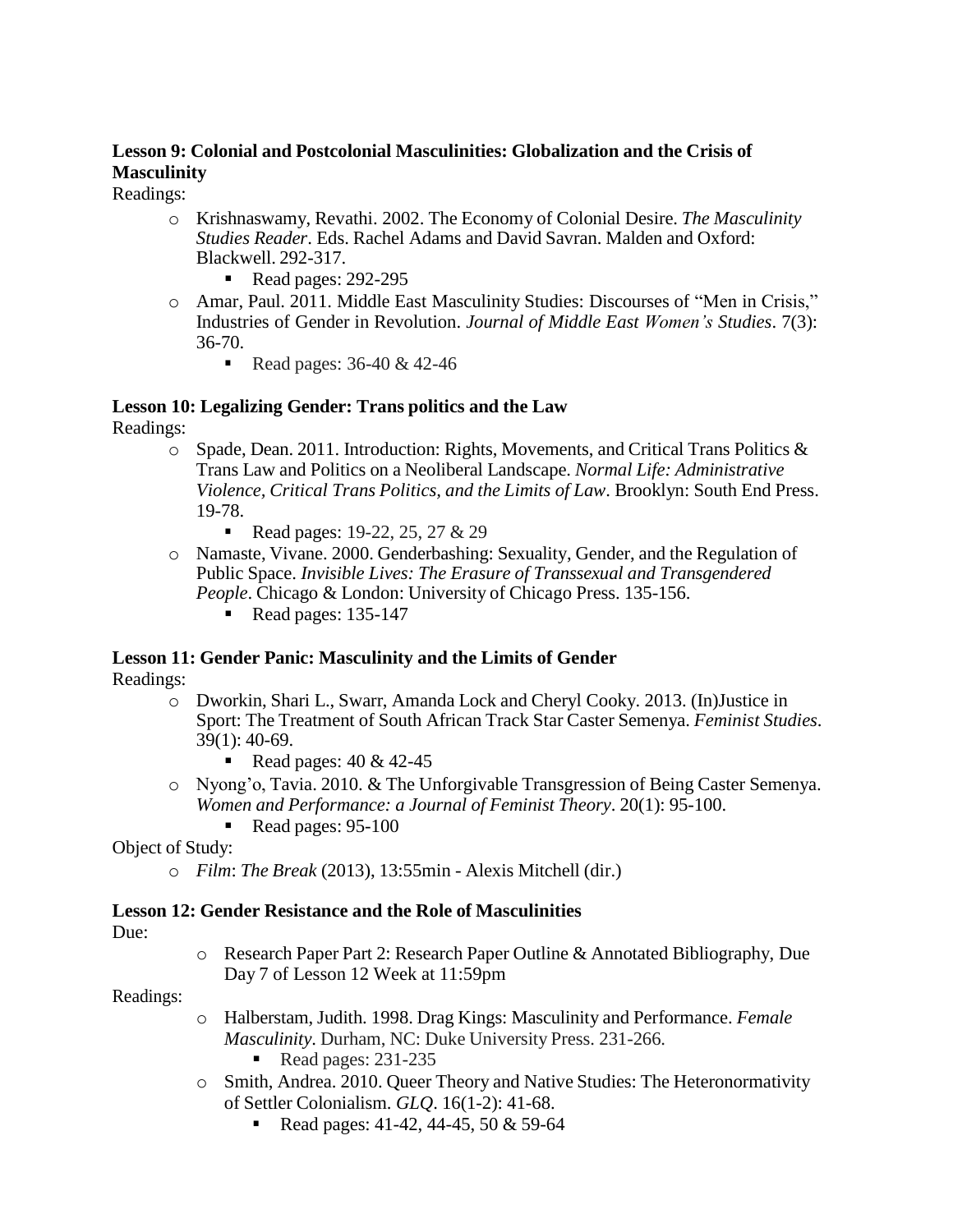Object of Study

o Film trailer: *The Hunting Ground* (2015, Kirby Dick & Amy Zeiring), 2 mins[.](http://www.youtube.com/watch?v=GBNHGi36nlM) [https://www.youtube.com/watch?v=GBNHGi36nlM](http://www.youtube.com/watch?v=GBNHGi36nlM)

## **UNIVERSITY POLICIES**

Students are expected to be aware of and abide by University regulations and policies, as outlined in the current on-line Undergraduate Calendar (see [http://www.wlu.ca/calendars\).](http://www.wlu.ca/calendars))

#### **1. Academic Integrity/Misconduct**(cheating)

- o Laurier is committed to a culture of integrity within and beyond the classroom. This culture values trustworthiness (i.e., honesty, integrity, reliability), fairness, caring, respect, responsibility and citizenship. Together, we have a shared responsibility to uphold this culture in our academic and nonacademic behaviour. The University has a defined policy with respect to academic misconduct. You are responsible for familiarizing yourself with this policy and the penalty guidelines, and are cautioned that in addition to failure in a course, a student may be suspended or expelled from the University for academic misconduct and the offence may appear on their transcript. The relevant policy can be found at Laurier's academic integrity website along with resources to educate and support you in upholding a culture of integrity. **Ignorance of Laurier's academic misconduct policy is not a defense. S**ee[:www.wlu.ca/academicintegrity](http://www.wlu.ca/academicintegrity)
- o The University has an established policy with respect to cheating on assignments and examinations, which the student is required to know. Students are cautioned that in addition to a failure in the course, a student may be suspended or expelled from the University for cheating and the offence may appear on one's transcript, in which event the offence can have serious consequences for one's business or professional career. For more information refer to the current Undergraduate calendar (University Undergraduate Regulations).

#### **2. Plagiarism**

o Wilfrid Laurier University uses software that can check for plagiarism. If requested to do so by the instructor, students may are required to submit their written work in electronic form and have it checked for plagiarism. (Approved by Senate May 14, 2002)

#### 3. **Special Needs**

o Students with disabilities or special needs are advised to contact Laurier's Accessible Learning Centre for information regarding its services and resources. Students are encouraged to review the Academic Calendar. See: [http://www.wlu.ca/page.php?grp\\_id=1365&p=5123](http://www.wlu.ca/page.php?grp_id=1365&amp%3Bp=5123) for information regarding all services available on campus.

#### **4. Examination Period**

o Students **must** reserve the examination period of **December 6-19 2014.** If you are considering registering for a special examination or event, you should select a time outside the examination period. Consult with the Undergraduate Calendar for special circumstances for examination deferment.